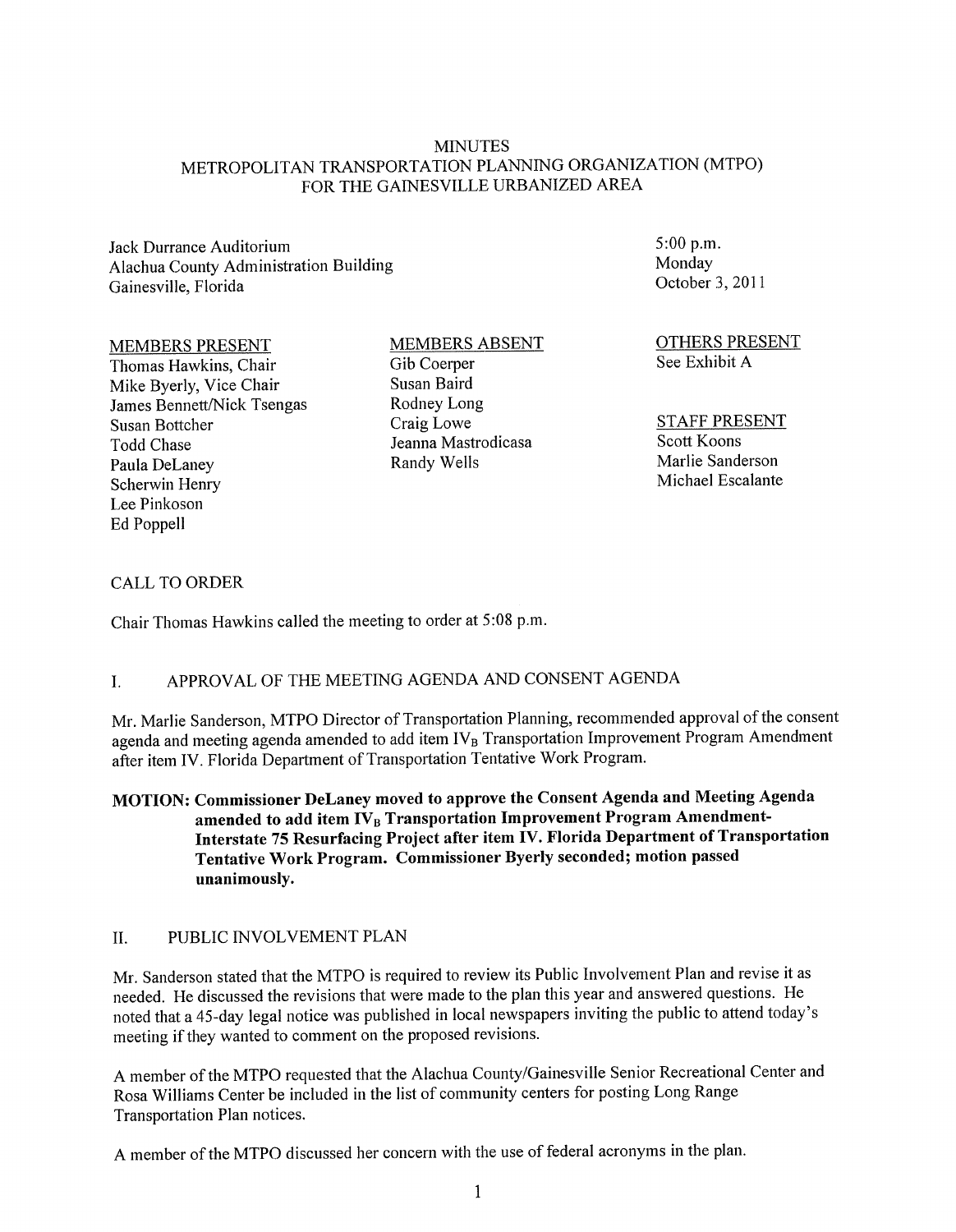### **MOTION: Commissioner Pinkoson moved to approve the draft Public Involvement Plan with additioual revisions to add the Alachua County/Gainesville Senior Citizen Center and Rosa Williams Center to the list of community centers for posting Long Range Transportation Plan notices and to define federal acronyms in the Glossary. Commissioner DeLaney seconded; motion passed unanimously.**

# III. DR. KERMIT SIGMON CITIZEN PARTICIPATION AWARD

Mr. Sanderson stated that University of Florida Vice President Ed Poppell was selected to receive the 2010 Dr. Kermit Sigmon Citizen Participation Award. He discussed Vice President Poppell's service on the MTPO and presented him the award.

Vice President Poppell discussed his participation on the MTPO and thanked the MTPO.

Chair Hawkins thanked Vice President Poppell for his service to the MTPO.

#### IV. FLORIDA DEPARTMENT OF TRANSPORTATION (FDOT) TENTATIVE FIVE YEAR WORK PROGRAM

Mr. Sanderson stated that FDOT has submitted the Tentative Five Year Work Program for review and comment. He also discussed MTPO Advisory Committees' recommendations.

Ms. Karen Taulbee, FDOT Transportation Specialist, gave an overview of the Tentative Work Program and answered questions.

# **MOTION: Commissioner Pinkoson moved to request the following two additions to FDOT's Tentative Work Program:**

- **1. add a construction phase to the University** of Florida **Greenway Trail Project [FIN # 4306141]; and**
- **2. include in the State Road 121 (W. 34th Street) Resurfacing Project the extension**  of the **southbound left turnlane at the Hull Road intersection [FIN # 4305471].**

**Commissioner DeLaney seconded, motion passed unanimously.** 

IV<sub>B</sub> TRANSPORTATION IMPROVEMENT PROGRAM (TIP) AMENDMENT-INTERSTATE 75 RESURFACING PROJECT

Mr. Sanderson stated that FDOT has requested amendments to the Fiscal Years 2012/2013 - 2016/2017 TIP to add the Interstate 75 Resurfacing Project.

**ACTION: Commissioner DeLaney moved to amend the Fiscal Years 2012/2013-2016/2017 Transportation Improvement Program to add the Interstate 75 Resurfacing Project [FIN #4288031]. Commissioner Byerly seconded. Mr. Sanderson conducted a show-of-hands vote; motion passed unanimously.**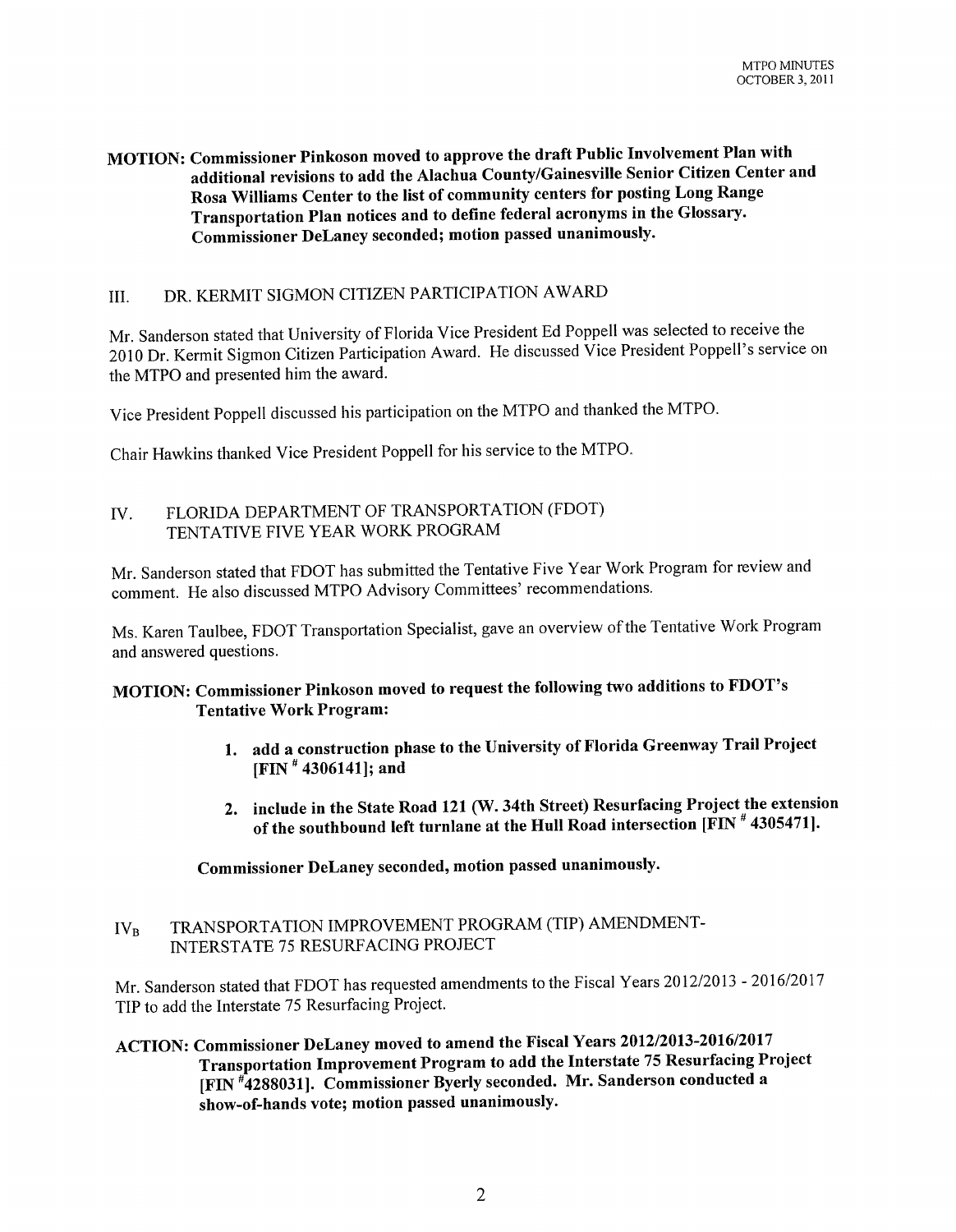### V. DEPOT RAIL TRAIL/WALDO RAIL TRAIL

Mr. Sanderson stated that FDOT has reviewed the Depot Rail Trail/Waldo Road Rail-Trail materials that the MTPO sent to FDOT in May. He said that FDOT supports Case 3. He recommended that the MTPO include this project in next year's List of Priority Projects.

Ms. Debbie Leistner, Gainesville Transportation Services Manager, discussed the Case 3 alternative and answered questions.

A member of the MTPO noted that Case 3 did not appear to be an improvement over the existing rail/trail connection.

A member of the MTPO stated that the City's Recreation, Cultural Affairs and Public Works Committee thought Case 3 was safer.

A member of the MTPO requested cost information for the alternatives. Mr. Sanderson stated that he would work with City staff to get cost information for the alternatives.

Ms. Mary Anderson discussed pedestrian safety concerns at the Depot/Waldo Rail Trail intersection and on SW 13 Street.

### ACTION: Commissioner Byerly moved to refer the Depot Rail Trail/Waldo Rail Trail connection to the MTPO Advisory Committees to provide, at the next MTPO meeting, a ranking of route alternatives. Commissioner DeLaney seconded.

#### FRIENDLY AMENDMENTS:

Commissioner Pinkoson moved also request that appropriate crash data be provided. Commissioners Byerly and DeLaney accepted the amendment.

Commissioner Byerly moved to include a 'do nothing' alternative. Commissioner DeLaney accepted the amendment.

Commissioner DeLaney moved to request that information concerning trail signage, sidewalks and roadway restriping be included in the alternative descriptions. Commissioners Byerly accepted the amendment.

#### ACTION AS AMENDED:

Commissioner Byerly moved to:

- 1. refer the Depot Rail Trail/Waldo Rail Trail connection to the MTPO Advisory Committees to provide, at the next MTPO meeting, a ranking of route alternatives, including a 'do nothing' alternative;
- 2. request that appropriate crash data be provided; and
- 3. request that information concerning trail signage, sidewalks and roadway striping be included in the alternative descriptions.

Commissioner DeLaney seconded; motion passed unanimously.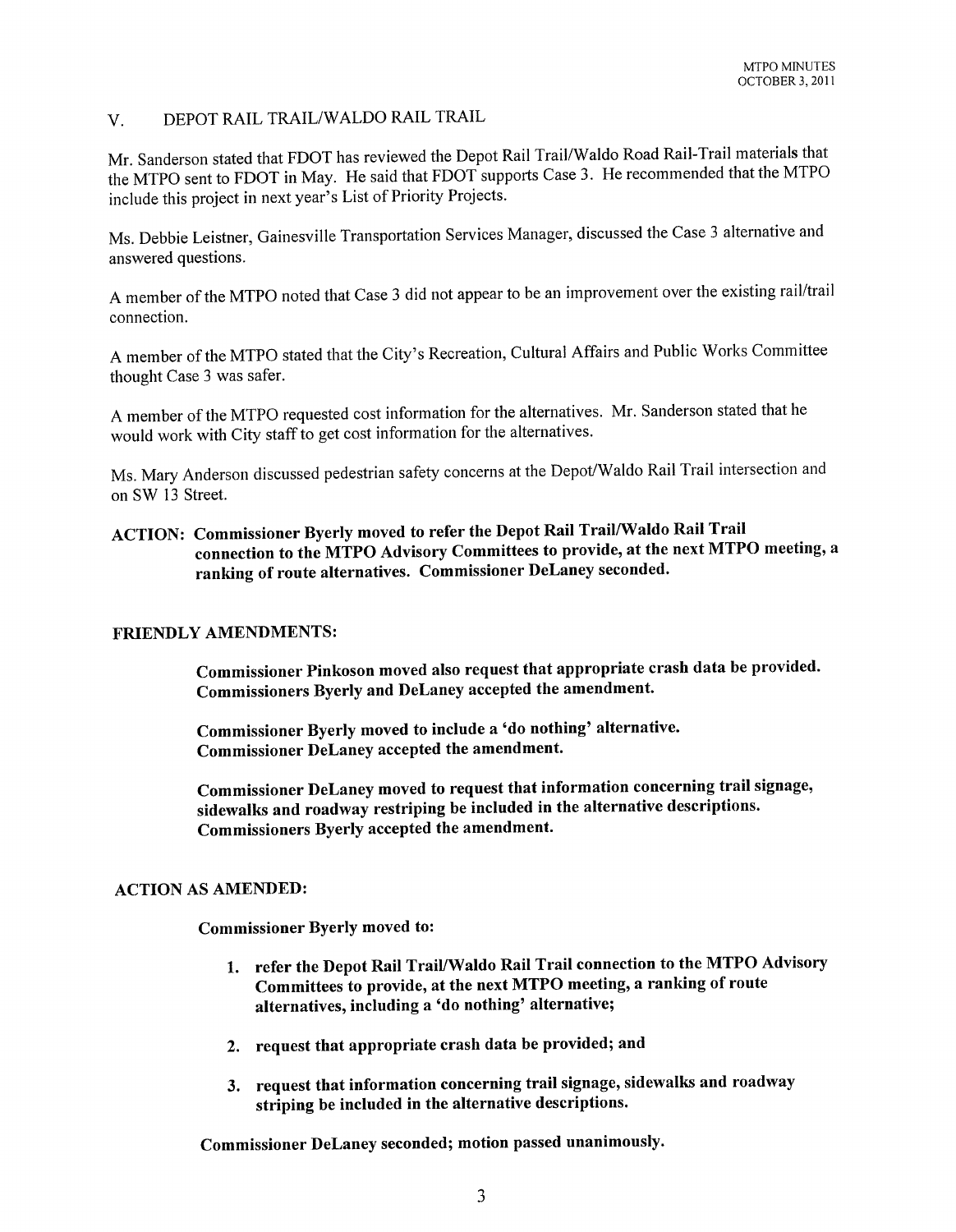# VI. CITIZENS ADVISORY COMMITTEE- VACANT POSITIONS

Mr. Sanderson stated that the MTPO needs to fill five vacant positions on its CAC. He said that the five positions have a term of office through December 31,2014. He noted that there was one candidate who lives outside the MTPO boundary.

Chair Hawkins asked if there were any applicants present to speak concerning their candidacy.

Mr. Rob Brinkman and Mr. E. J. Bolduc spoke regarding their candidacy for the CAC. Dr. Dave Kaufmann spoke regarding his Bicycle/Pedestrian Advisory Board candidacy.

Mr. Sanderson conducted a voice rollcall ballot for the CAC candidates. He reported the results of the CAC appointment vote.

#### MOTION: Commissioner Byerly moved to:

- 1. reappoint Rob Brinkman, Mary Ann DeMatas, James Samec and Ruth Steiner to the CAC for a term through December 31,2014;
- 2. appoint E. J. Bolduc to the CAC for a term through December 31, 2014; and
- 3. appoint Roderick Gonzalez and Melinda Koken as CAC Designates for a term through December 31, 2012.

#### Commissioner DeLaney seconded; motion passed 6 to 1.

# VII. BICYCLE/PEDESTRIAN ADVISORY BOARD- VACANT POSITION

Mr. Sanderson stated that the MTPO needs to fill one vacancy on the Bicycle/Pedestrian Advisory Board for a term ending in October 31,2014. He asked if there were any Bicycle/Pedestrian Advisory Board applicants present to speak regarding their candidacy.

Ms. Clare Stokes spoke regarding her Bicycle/Pedestrian Advisory Board candidacy.

Mr. Sanderson conducted a voice rollcall vote and reported the results.

# MOTION: Commissioner Byerly moved to appoint Dr. Dave Kaufmann to the Bicycle/Pedestrian Advisory Board for a term through October 31, 2014. Commissioner DeLaney seconded; motion passed unanimously.

#### VIII. ELECTION OF OFFICERS

Mr. Sanderson stated that the MTPO needed to elect a Chair, Vice Chair and Secretary/Treasurer for the coming year. He identified the current officers and noted that the MTPO Chair traditionally alternates between the City Commission and County Commission.

# MOTION: Commissioner DeLaney moved to elect Commissioner Byerly as the MTPO Chair, Commissioner Wells as the MTPO Vice Chair and Commissioner Baird as MTPO Secretary/Treasurer. Commissioner Chase seconded; motion passed unanimously.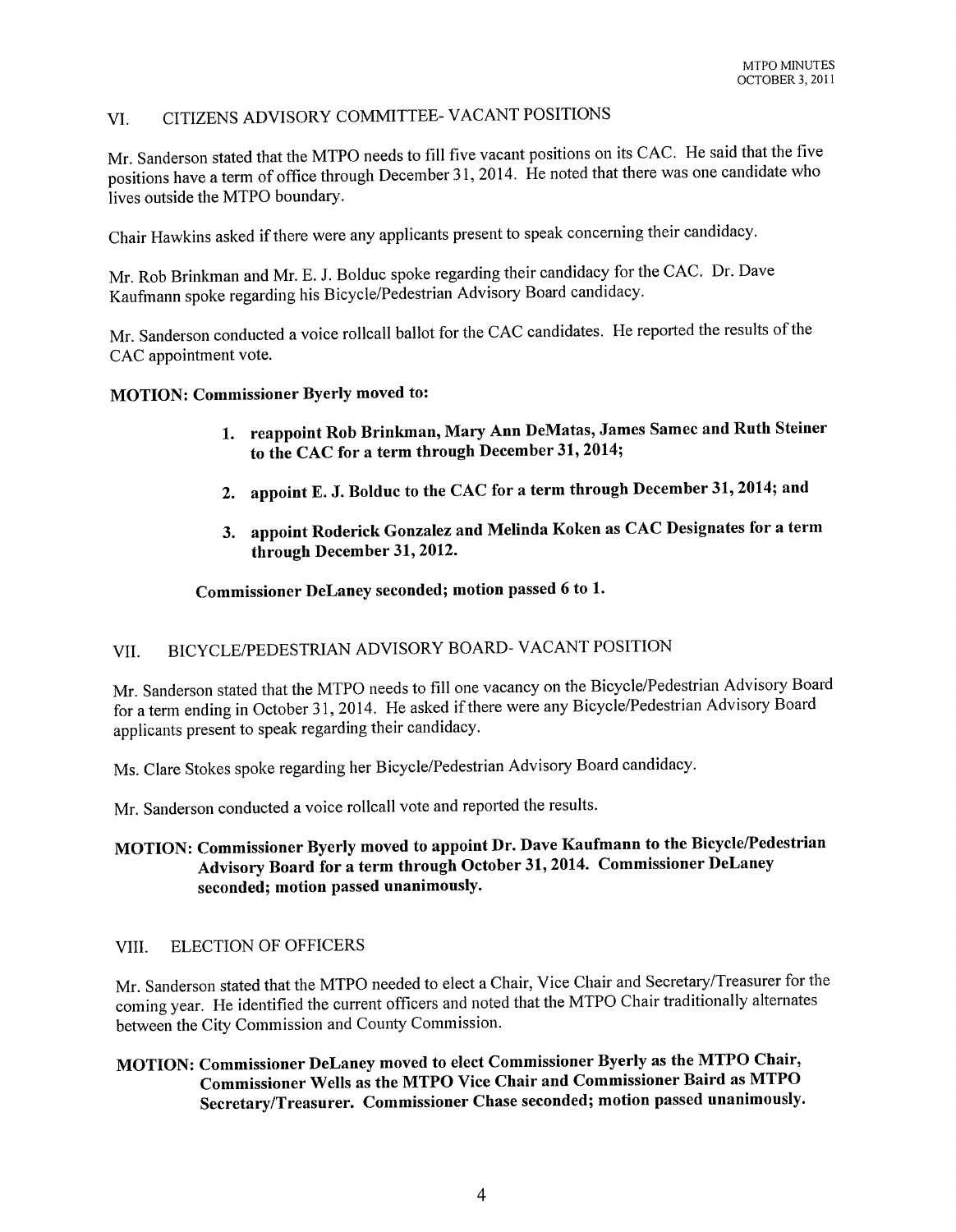# IX. MTPO AUDIT REVIEW COMMITTEE

Mr. Sanderson requested that the MTPO appoint two members to an Audit Review Committee. He noted that the MTPO Secretary/Treasurer traditionally chairs this committee.

# MOTION: Commissioner DeLaney moved to appoint Commissioner Baird and Commissioner Bottcher to the MTPO Audit Review Committee and to have Commissioner Baird serve as Committee Chair. Commissioner Chase seconded; motion passed unanimously.

# X. METROPOLITAN PLANNING ORGANIZATION ADVISORY COUNCIL (MPOAC) **REPRESENTATIVES**

Mr. Sanderson asked the MTPO to appoint voting and alternate representatives to the Metropolitan Planning Organization Advisory Council (MPOAC) for calendar year 2012.

# MOTION: Commissioner Pinkoson moved to reappoint Commissioner DeLaney as the MPOAC voting representative and Commissioner Hawkins as the MPOAC alternate representative. Commissioner Chase seconded; motion passed unanimously.

#### XI. MEETING SCHEDULE

Mr. Sanderson discussed a proposal to reduce the number of MTPO meeting dates.

ACTION: Commissioner Pinkoson moved to approve Option 2 bi-monthly MTPO meetings, with the understanding that, if the MTPO needs to take unexpected action on an agenda item before the next scheduled meeting, MTPO staff will work with City and County staff to schedule a special MTPO meeting. CommissionerDeLaney seconded; motion passed unanimously.

#### XII. NEXT MTPO MEETING

Mr. Sanderson stated that there wasn't any business that requires the MTPO to meet in November. He said that the next MTPO meeting is scheduled for December 12th at 5:00 p.m.

# It was a consensus of the MTPO to meet December 12th at 5:00 p.m.

#### XIII. COMMENTS

#### A. MTPO MEMBERS

A member of the MTPO noted the Gainesville Sun article regarding Mr. Jesus Gomez, Regional Transit System Director.

A member of the MTPO noted the amount of federal and state transit funding in the FDOT Tentative Work Program.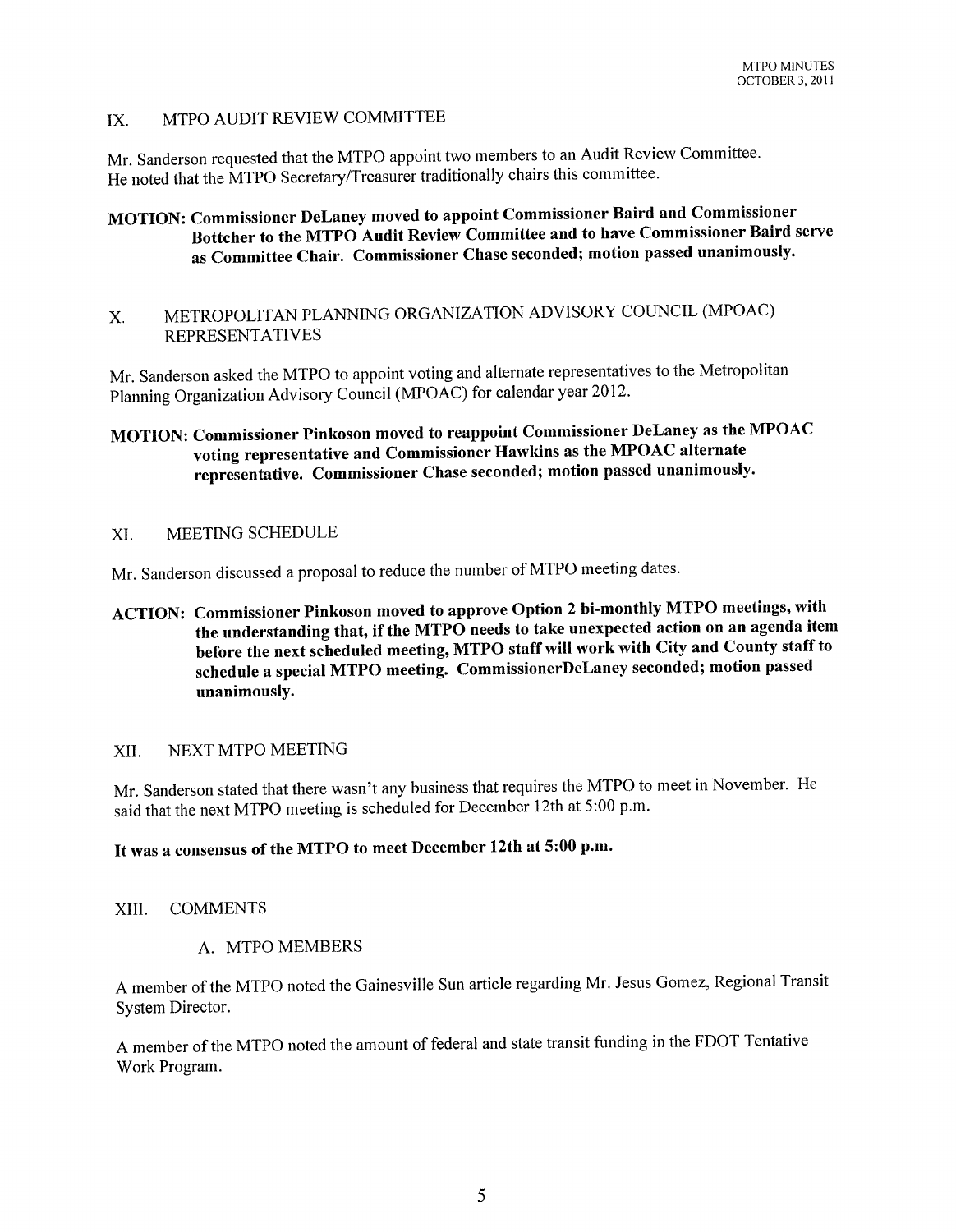# B. CITIZENS

There were no citizen comments.

C. CHAIR'S REPORT

There was no Chair's Report.

# ADJOURNMENT

Chair Hawkins adjourned the meeting at 6:32 p.m.

 $\mathcal{L}_{\mathcal{E}}$ 

 $\overline{2}$  $2012$ Date

**DK** 

Wells, MTPO Secretary/Treasurer Randolf M.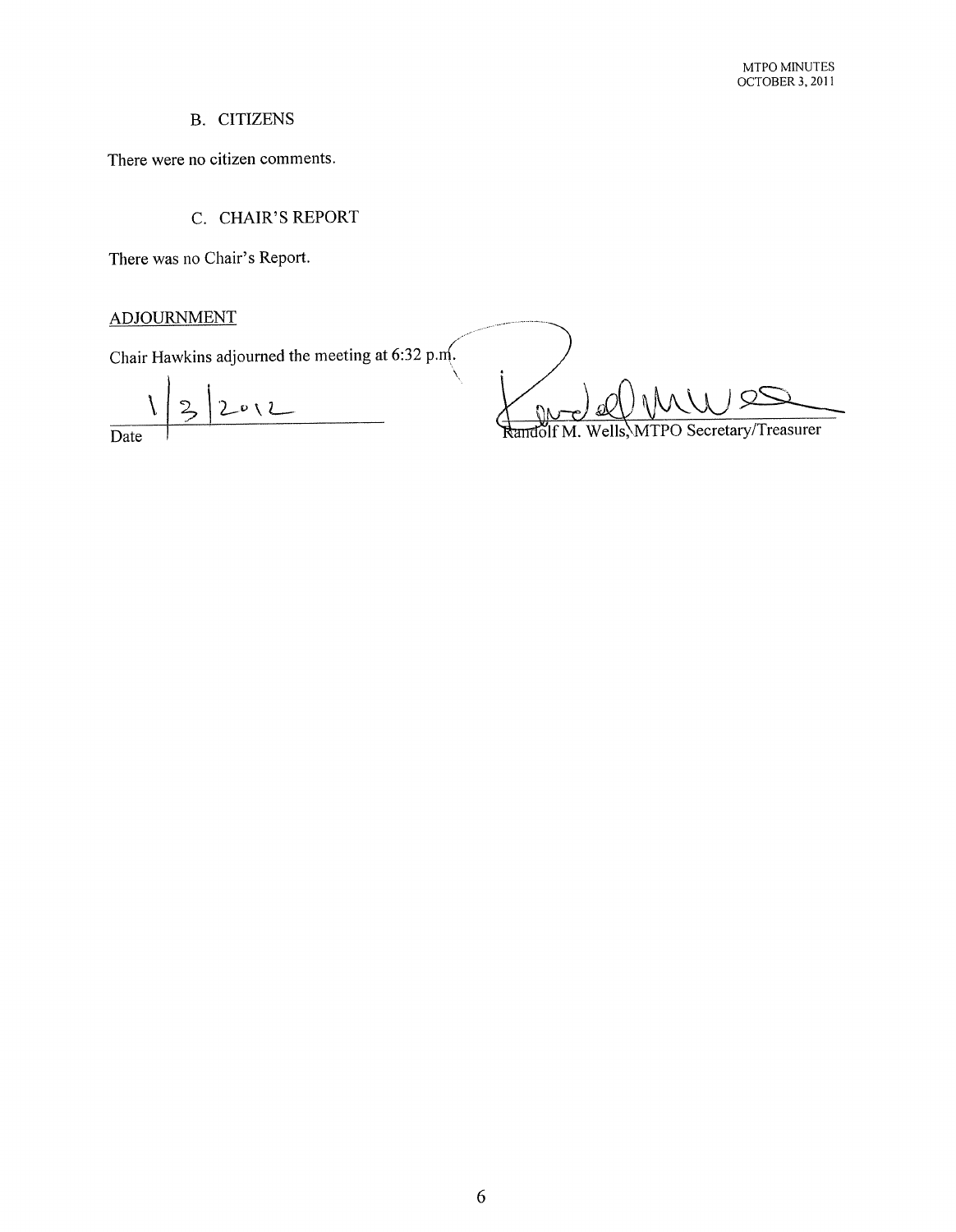# **EXHIBIT A**

#### Interested Citizens Mary Anderson E. J. Bolduc Rob Brinkman Dave Kaufmann Clare Stokes Alachua County Mike Fay Jeff Hays Randall Reid **City of Gainesville** Paul Folkers Debbie Leistner Doug Robinson Teresa Scott Florida Department of Transportation Karen Taulbee

\* By telephone

 $\ddot{\phantom{0}}$ 

<sup>#</sup> Spoke and provided written comments

T :\Mike\em 12\mtpo\minutes\oct03min doc